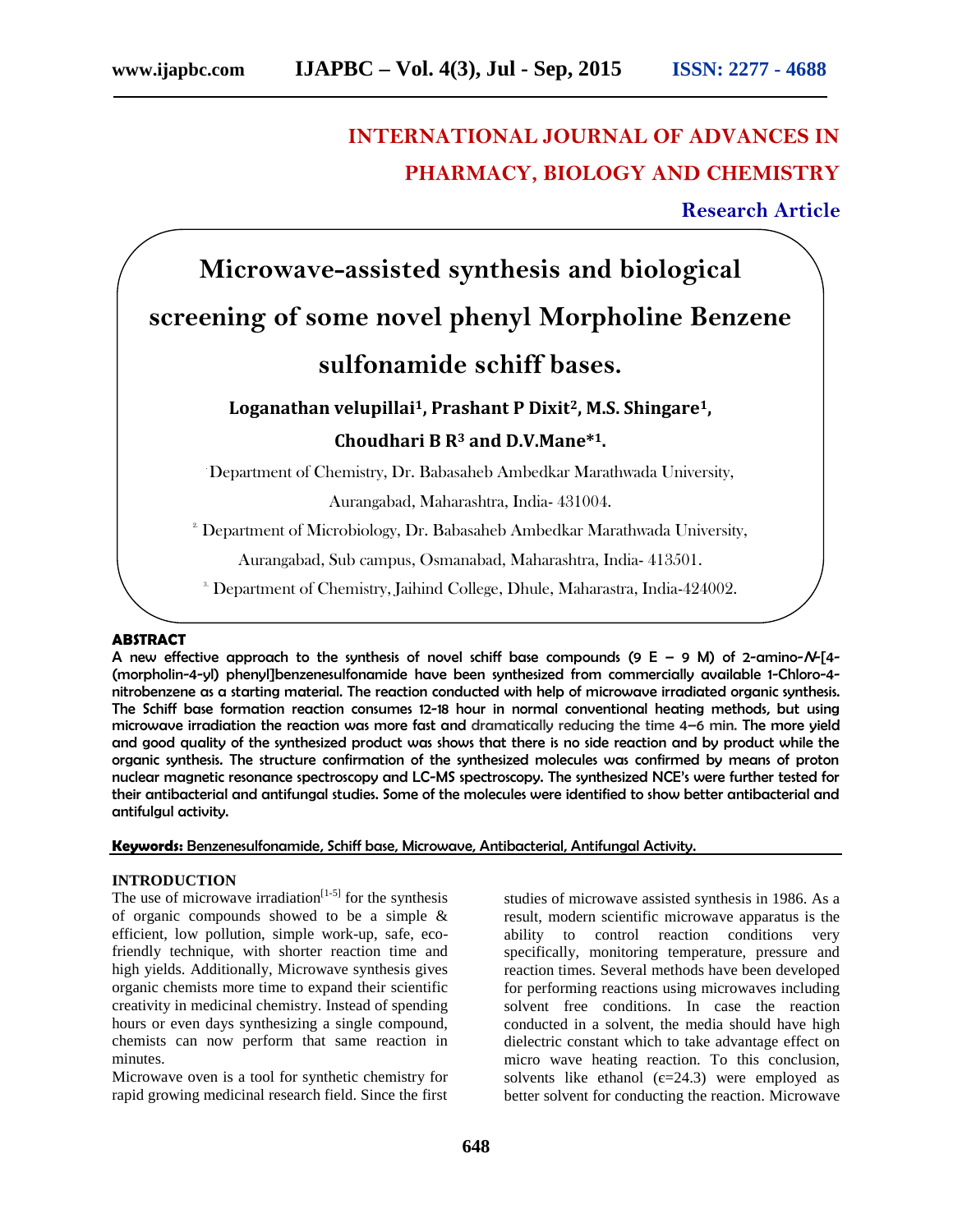irradiation has been used extensively and successfully with homogeneous solution-phase reactions include standard organic reactions in which all reagents are dissolved in the solvent [6].

Hugo Schiff was discovered the Schiff base [7], Schiff base is the compound which containing an azomethazine (imine) group (-CH=N-) in their structure, these are usually resulted by reacting primary amine with active carbonyl compound  $[8]$ . The presence of Schiff bases in chemical moiety are produces better biological activity. Sulfonamides are compound contain sulfur in a  $(-SO<sub>2</sub>NH<sub>-</sub>)$  moiety directly attached to a benzene ring. The sulfonamide drugs were developed in 1930 for effective medications against the bacterial infections. It seems as miracle drug at a time of large number of people  $\frac{d}{dt}$  dead because of common<sup>[9]</sup> bacterial disease like pneumonia and blood poisoning. The sulfonamide derivatives widely used in variety of biological actions<sup>[10]</sup>, including for antibacterial, antitumour, diuretic and antithyroid activities. From these ideas it is well known that the introduction of azomethine (imine) and sulfonamide functional group into organic molecule causes dramatic changes in its biological profile.

The heterocyclic compounds like morpholine<sup>[11]</sup> and fused ring morphline<sup>[12-15]</sup> are very essential building blocks in medicinal chemistry<sup>[16]</sup> field. So the morpholine derivatives are extensively very important in the new drug discovery research, which induce research activity in the field of the broad spectrum of biological activity  $[17]$  study. The different literature survey says that the molecule containing the morpholine moiety shows better biological profile in verity of therapeutic field like antiviral, antimicrobial, antimalarial, antibacterial $^{[18]}$ , anticancer, antifungal $\begin{bmatrix} 19 \end{bmatrix}$ , anti-Inflammatory, antidiabetic etc.

The present paper, reports the remarkable fast synthesis method of Schiff base formation in presence of ethanol as solvent under microwave irradiation. The synthesis were carried out by the simple mixing of equimolar amounts of 2-amino-*N*- [4-(morpholin-4-yl) phenyl]benzenesulfonamide and aldehyde in minimum quantity of ethanol (2 volume), were irradiated in a microwave oven at 320W for 4–6 min at 65°C. The results were summarized in Table- 1. Their characterization was done by spectroscopic methods like <sup>1</sup>HNMR and mass spectral data. Further, antibacterial and antifungal activities of these derivatives have been studied, the results were summarized in Table-2.

#### **MATERIALS AND METHODS**

All the reagents and solvents were used as obtained from the supplier or recrystallized/redistilled as necessary. The moiety 4-Nitrochlorobenzene <sup>[20-25]</sup> is commercially available and is also in Sigma Aldrich. This can be also synthesized as per reported literature. Melting points were recorded on open capillary melting point apparatus and are uncorrected. Mass spectra were recorded on 'LCMS-QP2010s' instrument by direct injection method. Nuclear Magnetic Resonance spectra  $(^1HNMR)$  Were recorded in DMSO- $d_6$  & CDCl<sub>3</sub> on Bruker advance spectrometer at 400MHz using Tetramethylsilane (TMS) as internal standard and the chemical shift ( $\theta$ ) are reported in parts per million. The purity of the synthesized compounds was checked by Thin Layer Chromatography, Merck pre-coated plates (silica gel 60 F254) were visualized with UV light. Fungus Culture: Candida sp. Gram-positive microorganisms: Staphylococcus aureus, Staphylococcus albus, Streptococcus faecalis, Bacillus sp and Gram negative microorganisms: Klebsiella pnuemoniae, Escherichia coli, Pseudomonas sp, Proteus sp were used for biological activity.

**Antimicrobial Activity:** The antimicrobial activity of all synthesized compounds (9 E- 9 M) was examined by standard literature procedure using agar diffusion method by finding the zone of inhibition of the drug sample against the standard drugs. Compounds were taken as test samples along with a standard drug Ciprofloxacin sample. 10 mg of each test compound was dissolved in 1 ml of Dimethylsulphoxide for preparing stock solution of standard drugs. The organisms employed in the in vitro testing of the compounds were gram-positive and gram-negative. Procedure for the preparation of inoculum for all the organisms was same. The inoculum was prepared from a 24-hours old growth of organism on Nutrient agar slant. With the help of sterile nichrome wire loop, the growth of the organism on slant was aseptically transferred to a tube containing sterile distilled water. The contents of the tube were then shaken properly so as to get uniform cell suspension of the organism. Optical density the innoculum was adjusted to 0.6 on the photoelectric colorimeter by using sterile distilled water, before using it as an inoculum.

The medium, 1.5 g of Nutrient agar (Microbiology grade, Hi Media) was dissolved in 100 ml of sterile distilled water. 3 g of Poloxomer 182 was added as a surfactant to the media to prevent the drug precipitation. 20 ml of this stock solution was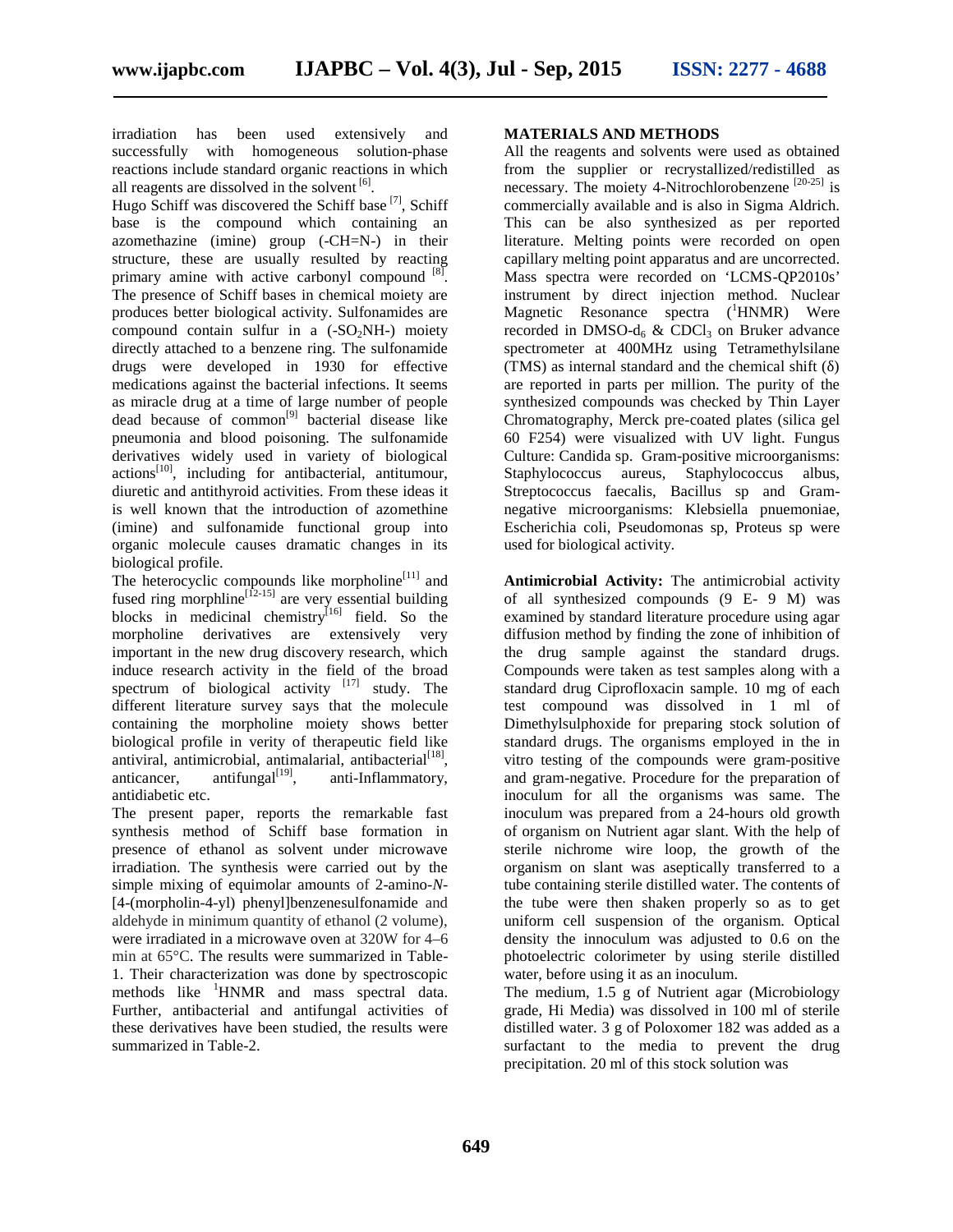transferred to each Petri plate. On to each Petri plate containing 20 ml of sterile Nutrient agar 0.1 ml of an authentic culture (corresponding to  $5 \times 10^{-15}$ CFU/ml.) of test organisms was spread. Four bore wells were bored on each Petri plate and  $5-20$   $\mu$ l of the stock solution was added to it. This corresponds to concentration range of  $30 \mu g/ml$  of the test compound. The tests were carried out in duplicate. Apart from putting the controls of standard drug (Ciprofloxacin), controls with dimethylsulphoxide (positive control) and without dimethylsulphoxide (negative control) were also included in the test. The Petri plates were put in the dark conditions at  $37^{\circ}$ C for 24 hours. At the end of incubation period, the results were interpreted by finding the zone of inhibition.

**Antifungal Activity:** The antifungal activity of all synthesized compounds (9 E- 9 M) screened against Candida sp in dimethylsulfoxide. Fluconazole was employed as standard drug during the test procedures as references. 10 mg of each test compound was dissolved in 1 ml of Dimethylsulphoxide. 3 gm of Saboraud`s dextrose agar (microbiology grade, Hi Media LABORATORY) was dissolved in 100 ml of sterile distilled water. 3 g of Poloxomer 182 was added as a surfactant to the media to prevent the drug precipitation.

On to each Petri plate containing 20 ml of sterile Saboraud`s dextrose agar (microbiology grade, Hi Media LABORATORY) 0.1 ml of an authentic culture (corresponding to 5 X 10<sup>15</sup> CFU/ml.) of test organisms was spread. Four bore wells were bored on each Petri plate and  $5-20$  µl of the stock solution was added to it. This corresponds to concentration range of 30  $\mu$ g/ml of the test compound. The tests were carried out in duplicate. Apart from putting the controls of standard drug (Fuconazole), controls with dimethyl sulphoxide (positive control) and without dimethyl sulphoxide (negative control) were also included in the test. The test tubes were put in the dark conditions at room temperature for 48 hours. At the end of incubation period, the results were interpreted by finding the zone of inhibition.

**Preparation of 4-Morpholinonitrobenzene (A):** The 4-Nitrochlorobenzene (8g, 50mmole) was added to the solution of Morpholine (5.3g, 60mmole), Triethylamine (7.7g, 76mmole) in Chloroform (80ml) and the mixture was stirred for 16 hr at reflux. After completion of reaction, the solution was evaporated in vacuum and the residue was suspended in water (80ml). Stirred for 2hr at room temperature. Filtered and washed with water (16ml), after drying yielded the titled product (A) as yellow color solid.



**Figure 1: Synthesis of 2-amino-***N***-[4-(morpholin-4-yl) phenyl] benzenesulfonamide and their derivatives.**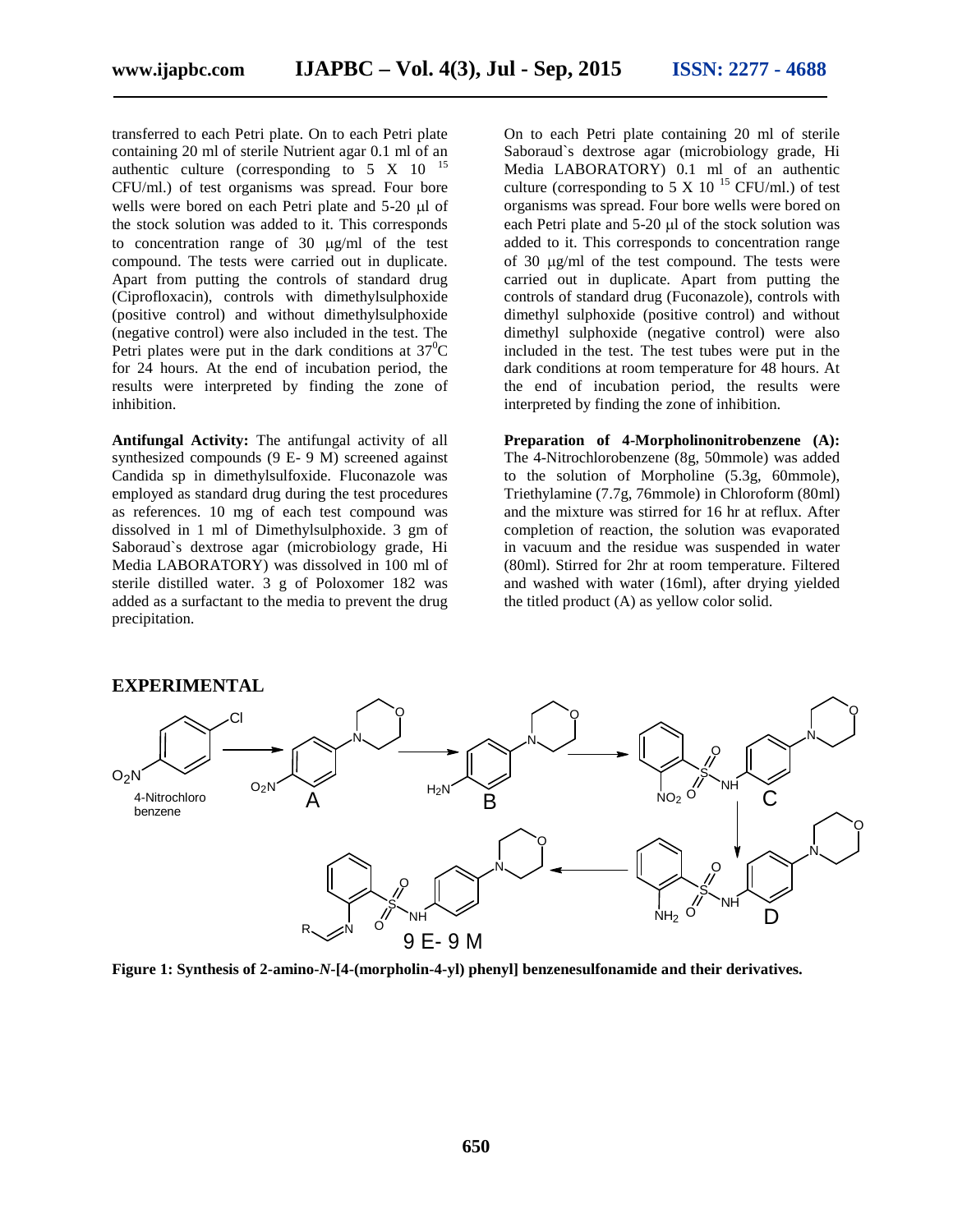| S.No            | Code            | $\mathbf R$     | <b>Molecular Formula</b>                            | M.wt   | M.P (°C) | % Yield |
|-----------------|-----------------|-----------------|-----------------------------------------------------|--------|----------|---------|
| $\,1\,$         | $9\,\mathrm{E}$ |                 | $\rm{C}_{23}\rm{H}_{23}\rm{N}_{3}\rm{O}_{3}\rm{S}$  | 421.51 | 186-189  | 91      |
| $\sqrt{2}$      | 9 F             | E               | $\rm{C}_{23}\rm{H}_{22}\rm{FN}_{3}\rm{O}_{3}\rm{S}$ | 439.50 | 192-195  | 94      |
| 3               | $9\,\mathrm{G}$ | CH <sub>3</sub> | $\rm{C_{24}H_{25}N_3O_3S}$                          | 435.53 | 177-180  | 89      |
| $\overline{4}$  | 9 H             | F               | $\rm{C}_{23}\rm{H}_{22}\rm{FN}_{3}\rm{O}_{3}\rm{S}$ | 439.50 | 184-187  | 93      |
| $\sqrt{5}$      | 9 I             |                 | $C_{21}H_{21}N_3O_3S_2$                             | 427.53 | 201-204  | 86      |
| $\sqrt{6}$      | 9 J             |                 | $\rm C_{21}H_{21}N_3O_4S$                           | 411.47 | 194-197  | 91      |
| $7\phantom{.0}$ | $9\ \mathrm{K}$ | CN              | $\rm{C_{24}H_{22}N_4O_3S}$                          | 446.52 | 181-184  | 95      |
| $\,8\,$         | $9\,\mathrm{L}$ | NO <sub>2</sub> | $\rm{C}_{23}\rm{H}_{22}\rm{N}_{4}\rm{O}_{5}\rm{S}$  | 466.51 | 213-216  | 96      |
| $\overline{9}$  | 9 M             | NO <sub>2</sub> | $\rm{C}_{23}\rm{H}_{22}\rm{N}_{4}\rm{O}_{5}\rm{S}$  | 466.51 | 202-205  | 87      |

**Table 1 Physical data of synthesized compounds (9 E – 9 M).**

**Preparation of** *N***-[4-(morpholin-4-yl)phenyl]-2 nitrobenzenesulfonamide (C):** The 2- Nitrobenzenesulfonyl Chloride (10.4g, 46mmole) in Dichloromethane (40ml) was added to the solution of compound (B) (8g, 44mmole), Triethylamine (5.9g, 58mmole) in Dichloromehane (40ml) at 0°C and the mixture was stirred for 1hr at 0°C. After completion of reaction, the solution was evaporated in vacuum and the residue was suspended in water (80ml). Stirred for 2hr at room temperature. Filtered and washed with water (16ml), after drying yielded the titled product (C) as white color solid.

**Preparation of 2-amino-***N***-[4-(morpholin-4 yl)phenyl]benzenesulfonamide (D):** The N,N- Dimethylformamide (40ml), Dichloromethane (40ml), compound (C) (10g, 27mmole) and 10% palladium on carbon catalyst (2g) was charged into the hydrogenation parr shaker reactor, 30 PSI hydrogen gas pressure applied and the mixture was stirred for 5 hr at room temperature. After completion of reaction, the reaction mass filtered through celited bed washed with Dichloromethane (20ml). The filtrate was evaporated under vacuum and the residue was suspended in Diethylether (80ml). Stirred for 2hr at room temperature. Filtered and washed with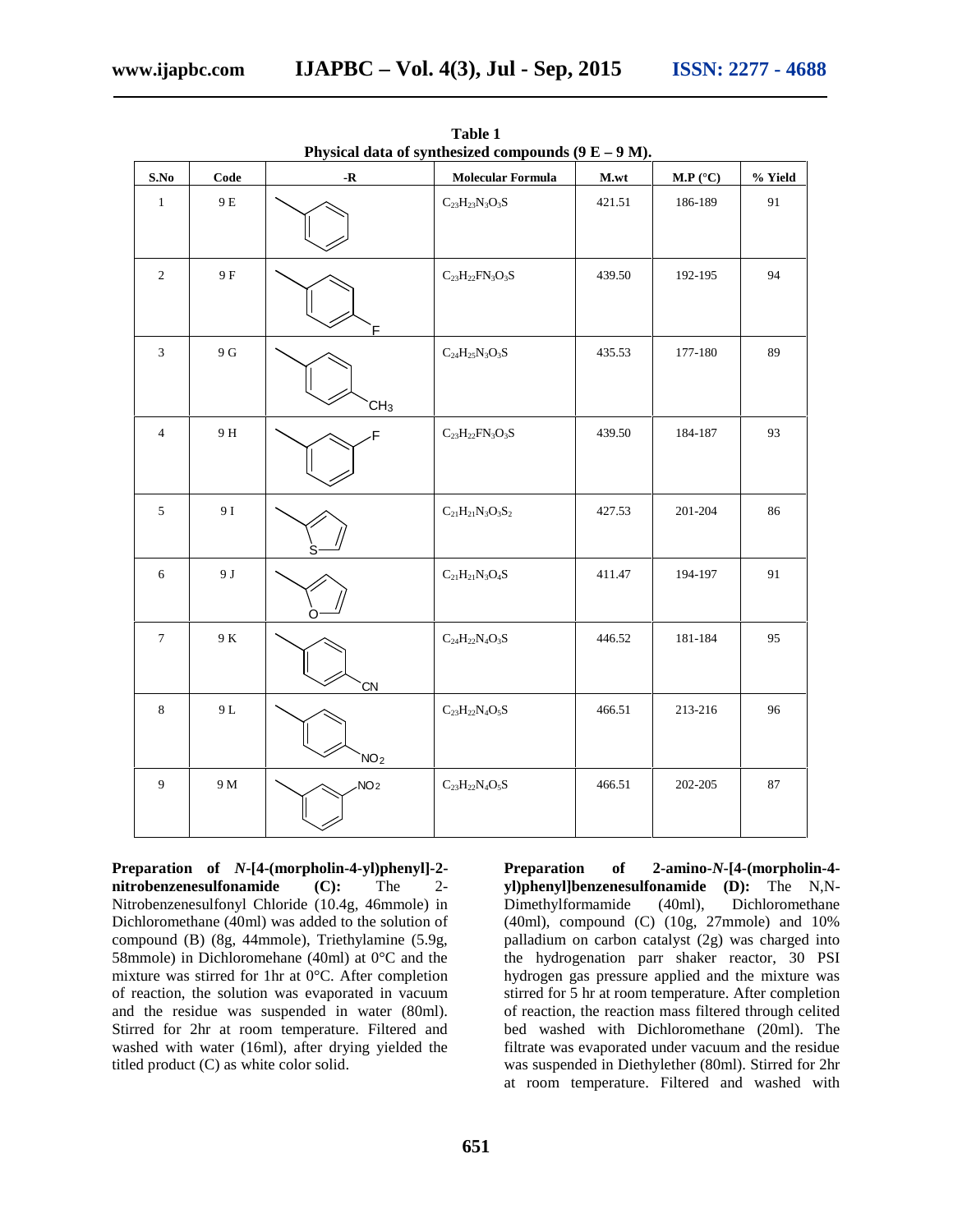diethylether (20ml), after drying yielded the titled product (D) as white color solid.

#### **General method for the synthesis of compounds (9**

 $E - 9$  **M**): The equimolar amounts of compound (D) (1mol.Eq) and benzaldehyde (1mol.Eq) in minimum quantity of ethanol (2volume) were taken in small single neck round bottom flask. The reaction mixture was irradiated at 320W for 4–6 min in microwave at 65°C. The progress of reaction was monitored on TLC. After completion of reaction, allowed to cool, the crude solid product was collected through filtration and washed ethanol then dried using a vacuum. The product was re-dissolved in ethanol for recrystallization and after drying yielded the titled product  $(9 E - 9 M)$  as white color solid.

#### **RESULTS AND DISCUSSION**

The results are obtained from various spectral data are results discussed below.

**4-Morpholinonitrobenzene (A):** Yellow color solid; Yield 96%; M.W: 208.2; Mol. For:  $C_{10}H_{12}N_2O_3$ ; LC-MS (m/z): 209.2 (M+1); <sup>1</sup>HNMR (400MHz, DMSOd<sub>3</sub>): 8.05 (2H, d, J=9.2 Hz), 7.04 (2H, d, J=9.2 Hz), 3.73 (4H, t, J=5.6 Hz), 3.41 (4H, t, J=5.2 Hz).

**4-Morpholinoaniline (B):** Brown solid; Yield 98%; M.W: 178.23; Mol. For:  $C_{10}H_{14}N_2O$ ; LC-MS (m/z): 179.2 (M+1); <sup>1</sup>HNMR (400MHz, DMSO-d<sub>3</sub>): 6.68 (2H, d, J=8.4 Hz), 6.49 (2H, d, J=8.4 Hz), 4.56 (2H, s), 3.69 (4H, t, J=4.8 Hz), 2.86 (4H, t, J=4.4 Hz).

#### *N***-[4-(morpholin-4-yl)phenyl]-2-**

**nitrobenzenesulfonamide (C):** white color solid; Yield 91%; M.W: 363.3; Mol. For:  $C_{16}H_{17}N_3O_5S$ ; LC-MS  $(m/z)$ : 364.2  $(M+1)$ ; <sup>1</sup>HNMR (400MHz, DMSO-d<sub>3</sub>): 10.23 (1H, s), 7.78-7.95 (4H, m), 6.97 white color solid; Yield 91%; M.W: 411.47; Mol. (2H, d, J=8.8 Hz), 6.83 (2H, d, J=9.2 Hz), 3.68 (4H, t, For: C<sub>21</sub>H<sub>21</sub>N<sub>3</sub>O<sub>4</sub>S; LC-MS (m/z): 412.3 (M+1); (2H, d, J=8.8 Hz), 6.83 (2H, d, J=9.2 Hz), 3.68 (4H, t, J=5.2 Hz), 3.01 (4H, t, J=4.4 Hz).

#### **2-amino-***N***-[4-(morpholin-4-**

**yl)phenyl]benzenesulfonamide (D):** white color solid; Yield 96%; M.W: 333.40; Mol. For:  $C_{16}H_{19}N_3O_3S$ ; LC-MS (m/z): 334.2 (M+1); <sup>1</sup>HNMR  $(400MHz, DMSO-d<sub>3</sub>): 9.74 (1H, s), 7.37 (1H, d,$ J=6.4 Hz), 7.18 (1H, d, J=7.6 Hz), 6.90 (2H, d, J=9.2 For:  $C_{24}H_{22}N_4O_3S$ ; LC-MS (m/z): 447.4 (M+1); Hz), 6.72-6.78 (3H, m), 6.50 (1H, t, J=7.2 Hz), 5.93 (2H, s), 3.67 (4H, t, J=4.8 Hz), 2.98 (4H, t, J=4.8 Hz).

#### *N***-(4-morpholinophenyl)-2-**

**[benzylideneamino]benzenesulfonamide (9 E):** white color solid; Yield 91%; M.W: 421.51; Mol. For:  $C_{23}H_{23}N_3O_3S$ ; LC-MS (m/z): 322.3 (M+1); <sup>1</sup>HNMR (400MHz, DMSO-d<sub>3</sub>): 7.81 (1H, s), 7.30-

7.54 (6H, m), 7.12-7.15 (1H, m), 6.69-6.89 (4H, m), 6.56 (1H, m), 3.65 (4H, t, J=4.8 Hz), 3.00 (4H, t, J=4.4 Hz).

#### *N***-(4-morpholinophenyl)-2-[(4-**

**fluorobenzylidene)amino]benzenesulfonamide (9 F):** white color solid; Yield 94%; M.W: 439.50; Mol. For:  $C_{23}H_{22}FN_3O_3S$ ; LC-MS (m/z): 440.4 (M+1); <sup>1</sup>HNMR (400MHz, DMSO-d<sub>3</sub>): 8.15 (1H, s), 7.11-7.81 (7H, m), 6.57-6.96 (5H, m), 3.66 (4H, s), 3.01 (4H, s).

*N***-(4-morpholinophenyl)-2-[(4-methylbenzylidene) amino]benzenesulfonamide (9 G):** white color solid; Yield 89%; M.W: 435.5; Mol. For:  $C_{24}H_{25}N_3O_3S$ ; LC-MS (m/z): 436.4 (M+1); <sup>1</sup>HNMR  $(400MHz, DMSO-d<sub>3</sub>): 9.95 (1H, s), 7.07-7.74 (8H,$ m), 6.50-6.84 (5H, m), 3.64 (4H, s), 2.99 (4H, s), 2.23 (3H, s).

#### *N***-(4-morpholinophenyl)-2-[(3-**

**fluorobenzylidene)amino]benzenesulfonamide (9 H):** white color solid; Yield 93%; M.W: 439.50; Mol. For:  $C_{23}H_{22}FN_3O_3S$ ; LC-MS (m/z): 440.3 (M+1); <sup>1</sup>HNMR (400MHz, DMSO-d<sub>3</sub>): 7.84 (1H, s), 7.07-7.54 (7H, m), 6.59-6.90 (6H, m), 3.66 (4H, t, J=4.8 Hz), 3.02 (4H, t, J=4.8 Hz).

#### *N***-(4-morpholinophenyl)-2-[(thiophen-2-**

**ylmethylidene)amino]benzenesulfonamide (9 I):** white color solid; Yield 86%; M.W: 427.53; Mol. For:  $C_{21}H_{21}N_3O_3S_2$ ; LC-MS (m/z): 428.3 (M+1); <sup>1</sup>HNMR (400MHz, DMSO-d<sub>3</sub>): 8.79 (1H, s), 6.74-7.95 (12H, m), 3.66 (4H, s), 2.96-3.04 (4H, m).

#### *N***-(4-morpholinophenyl)-2-[(furan-2-**

**ylmethylidene)amino]benzenesulfonamide (9 J):** white color solid; Yield 91%; M.W: 411.47; Mol.  $\text{HNMR}$  (400MHz, DMSO-d<sub>3</sub>): 8.95 (1H, s), 8.41 (1H, s), 6.36-7.81 (11H, m), 3.66 (4H, t, J=4.8 Hz), 2.96-3.04 (4H, m).

#### *N***-(4-Morpholinophenyl)-2-[-(4-**

**cyanobenzylidene)amino]benzenesulfonamide (9 K):** white color solid; Yield 95%; M.W: 446.52; Mol. FORMANA (400MHz, DMSO-d<sub>3</sub>): 10.10 (1H, s), 8.08<sup>1</sup> (2H, s), 7.92 (1H, s), 7.81 (2H, d, J=8 Hz), 7.45-7.55 (3H, m), 7.14 (1H, d, J=8.4 Hz), 6.65-6.90 (4H, m), 3.66 (4H, t, J=4.8 Hz), 3.01 (4H, t, J=4.8 Hz).

#### *N***-(4-morpholinophenyl)-2-[(4-**

**nitrobenzylidene)amino]benzenesulfonamide (9 L):** white color solid; Yield 96%; M.W: 466.51; Mol.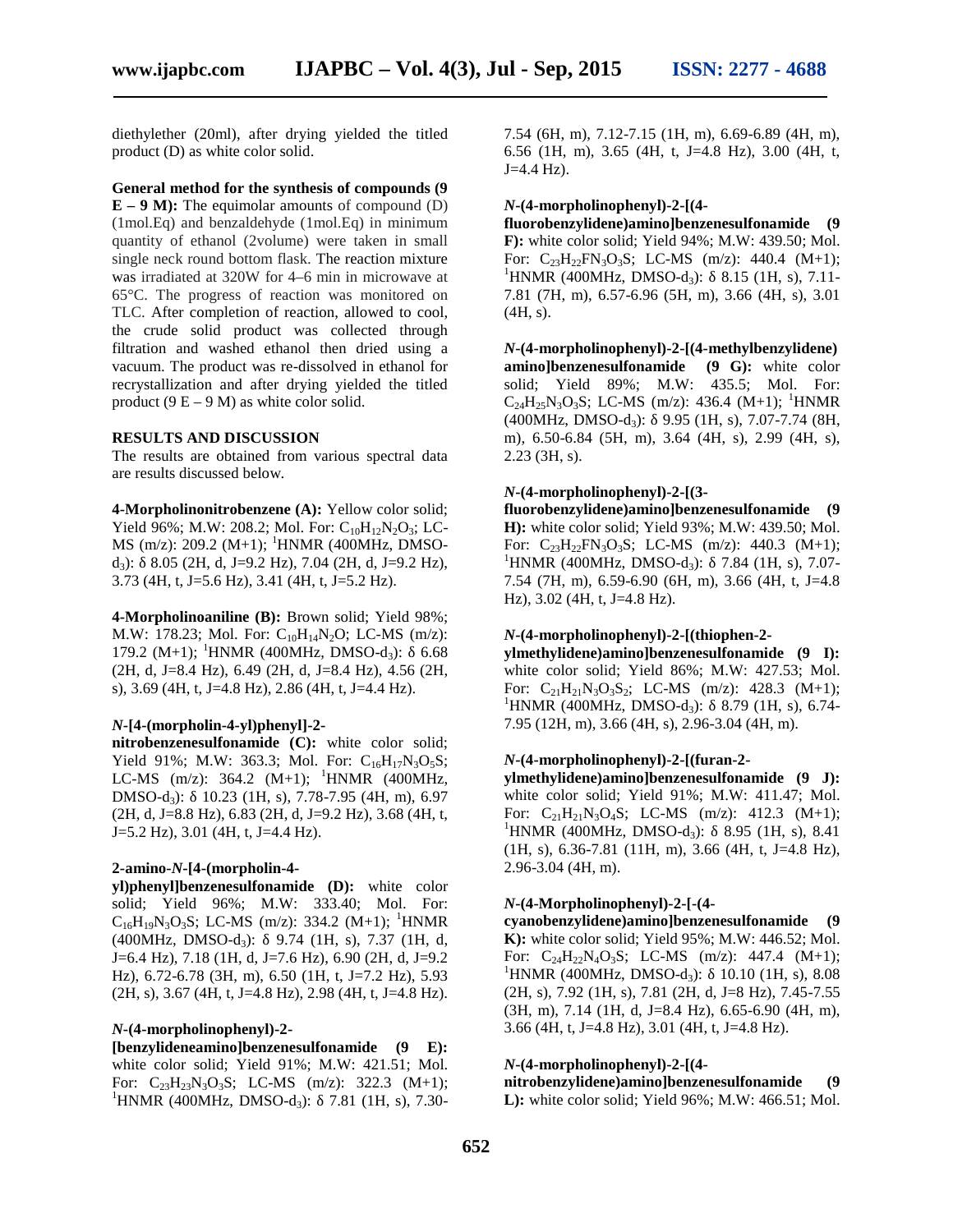For:  $C_{23}H_{22}N_4O_5S$ ; LC-MS (m/z): 467.3 (M+1); moderate inhibities in  ${}^{1}$ HNMR (400MHz, DMSO-d<sub>3</sub>): 8.18 (2H, d, J=9.2 showed good Hz), 7.99 (1H, s), 7.48-7.66 (4H, m), 7.16 (2H, d, J=8 Hz), 6.71-6.91 (5H, m), 3.65 (4H, t, J=5.2 Hz), 3.01  $(4H, t, J=4.4 Hz)$ .

#### *N***-(4-morpholinophenyl)-2-[(3-**

**nitrobenzylidene)amino]benzenesulfonamide (9 M):** white color solid; Yield 87%; M.W: 466.51; Mol. For: C<sub>23</sub>H<sub>22</sub>N<sub>4</sub>O<sub>5</sub>S; LC-MS (m/z): 467.3 (M+1);<br><sup>1</sup>HNMR (400MHz, DMSO-d<sub>3</sub>): 8.17 (2H, d, J=8.8 Hz), 8.10 (1H, s), 8.01 (1H, s), 7.47-7.66 (3H, m), 7.16 (2H, d, J=8 Hz), 6.71-6.92 (5H, m), 3.65 (4H, t, J=5.2 Hz), 2.99 (4H, t, J=4.8 Hz).

#### **BIOLOGICAL EVALUATION**

Some of the synthesized compounds showed good antimicrobial activity inhibition. Antimicrobial screening results of the tested compounds are shown in Table 2. All the synthesized compounds showed moderate inhibitory activity and some compound antifungal activity inhibition. Antifungal screening results of the tested compounds are shown in Table 2.

#### **CONCLUSION**

In this study, the synthesis of some fused ring benzomorpholine derivatives  $(9 \t E - 9 \t M)$  was performed and their structures were confirmed by  ${}^{1}$ HNMR, Mass spectroscopy techniques. In addition, the newly synthesized compounds were screened for their antibacterial and antifungal activities. Some of them were found to possess good antifungal and antibacterial activity.

#### **ACKNOWLEDGMENTS**

The authors are thankful to Head of the Department of Chemistry, Dr. Babasaheb Ambedkar Marathwada University, Aurangabad, Maharashtra, India for providing research facilities.

|  | Antibacterial and Antifungal activity data of compounds $(9 E - 9 M)$ . |  |  |  |  |  |  |
|--|-------------------------------------------------------------------------|--|--|--|--|--|--|
|  | Inhibition Zone Diameter (mm)                                           |  |  |  |  |  |  |

**Table 2**

| Compound No.      | <b>Inhibition Zone Diameter (mm)</b> |       |         |       |              |     |     |             |                   |  |
|-------------------|--------------------------------------|-------|---------|-------|--------------|-----|-----|-------------|-------------------|--|
|                   | $\mathbf I$                          | П     | Ш       | IV    | $\mathbf{V}$ | VI  | VII | <b>VIII</b> | IX                |  |
| 9 E               | 16                                   | 24    | 26      | 21    | 22           | 24  | 20  | 27          | 30                |  |
| 9 F               | 16                                   | 24    | 21      | 19    | 17           | 18  | 19  | 26          | 25                |  |
| 9 G               | 13                                   | 23    | 26      | 19    | 21           | 17  | 19  | 21          | 25                |  |
| 9 H               | 14                                   | 24    | 22      | 18    | 19           | 15  | 19  | 22          | 27                |  |
| 9 I               | 11                                   | 26    | 24      | 22    | 23           | 25  | 27  | 29          | 23                |  |
| 9 J               | 17                                   | 25    | 24      | 19    | 19           | 17  | 21  | 23          | 22                |  |
| 9 K               | 14                                   | 28    | 24      | 17    | 15           | 14  | 16  | 21          | 20                |  |
| 9 L               | 17                                   | 17    | 19      | 21    | 23           | 23  | 24  | 19          | 20                |  |
| 9 M               | 14                                   | 21    | 21      | 19    | 18           | 21  | 19  | 21          | 25                |  |
| Control (Solvent) | 13                                   | 11    | 15      | 11    | 12           | 14  | 13  | 10          | 13                |  |
| Ciprofloxacin     | $\cdots$                             | 21    | 22      | 15    | 14           | 16  | 17  | 22          | 23                |  |
| Fluconazole       | 15                                   | $---$ | $- - -$ | $---$ | $\cdots$     | --- | --- | $---$       | $\qquad \qquad -$ |  |

Microbial Cultures Used to test antimicrobial Activity, *Fungus Culture:* I-Candida sp. *Gram Positive Bacteria:* II-Staphylococcus aureus, III- Staphylococcus albus, VIII-Streptococcus faecalis, IX- Bacillus sp. *Gram Negative Bacteria :* IV-Klebsiella pnuemoniae, V-Escherichia coli, VI- Pseudomonas sp, VII- Proteus s.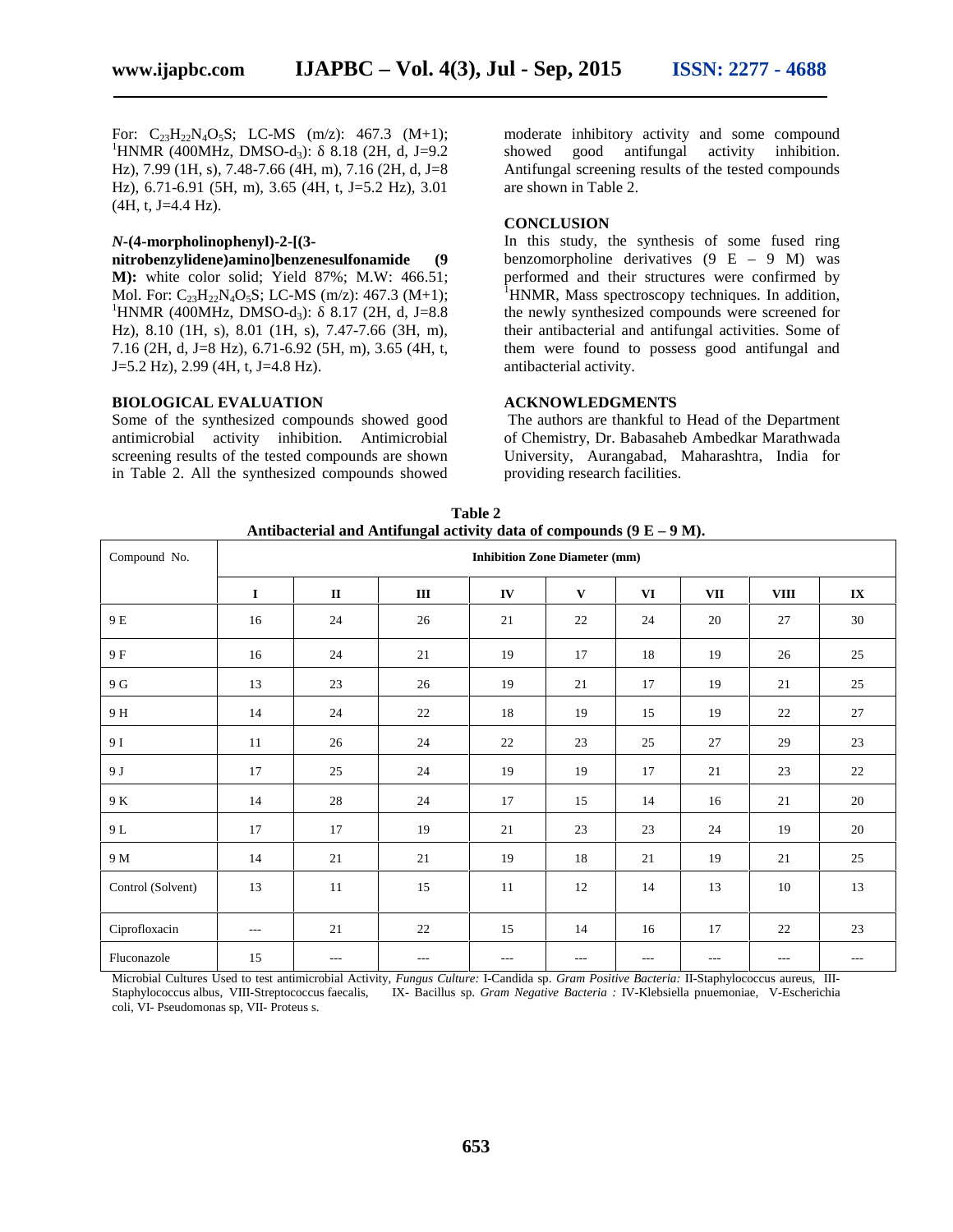#### **REFERENCES**

- 1. Antonio de la Hoz, Andre Loupy. Microwaves in organic synthesis.  $2^{nd}$  edition volume 2, bublished by Wiley-VCH, Weinheim- Germany, 2012.
- 2. S Ravichandran, E Karthikeyan. Microwave Synthesis a Potential Tool for Green Chemistry. International Journal of Chem Tech Research, 2011; 3(1): 466-470.
- 3. Richard Gedye, Frank Smith, Kenneth Westaway, Humera Ali, Lorraine Baldisera, Lena Laberge et al. The use of microwave ovens for rapid organic synthesis. Tetrahedron Letters, 1986; 27(3): 279-282.
- 4. http://en.wikipedia.org/wiki/Microwave\_chemis try [Accessed twenty of April, 2015].
- 5. Antonio de la Hoz, Ángel Díaz-Ortiz, Andrés Moreno. Microwaves in organic synthesis thermal and non-thermal microwave effects. Chemical Society Reviews, 2005; 34: 164-178.
- 6. Nicholas E Leadbeater, Hanna M Torenius. A study of the Ionic Liquid Mediated Microwave Heating of Organic Solvents. J. Org Chem, 2002; 67(9): 3145-3148.
- 7. http://en.wikipedia.org/wiki/Hugo\_Schiff. [Accessed thirty of June, 2010]
- 8. Kumari G, Kumari D, Singh C, Kumari A, V B Regag. Synthesis physical characterization and antimicrobial activity of trivalent metal Schiff base complexes. J. Serb Chem Soc, 2010; 75(5): 629–637.
- 9. http://www.encyclopedia.com/topic/sulfa\_drug. aspx.
- 10. Alhassan M, Chohan Z, Scozzafava A, Supuran C. Carbonic Anhydrase Inhibitors schiff's bases of aromatic and heterocyclic sulfonamides and their metal complexes. J. Enzyme Inhibition and Medicinal Chemistry, 2004; 19(3): 263-267.
- 11. Merck Index, 12th ed. Review of morpholine and its derivatives. Published by Merck & co, Whitehouse Station, NJ, 1996; pp1074-5.
- 12. Pushpak Mizar, Bekington Myrboth. Synthesis of substituted 4-(3-alkyl-1,2,4-oxadiazol-5 ylmethyl)-3,4-dihydro-2H-1,4-benzoxazines and 4-(1H-benzimidazol-2-ylmethyl)-3,4-dihydro- 2H-1,4-benzoxazines. Tetrahedron Letters, 2006; 47(44): 7823-26.
- 13. Satoshi Sakami, Koji Kawai, Masayuki Maeda, Takumi Aoki, Hideaki Fujii, Hiroshi Ohno et al. Design and synthesis of a metabolically stable and potent antitussive agent, a novel opioid receptor antagonist TRK-851. Bioorg Med Chem, 2008; 16(17): 7956-67.
- 14. Gang Zhou, Nicolas Zorn, Pauline Ting, Robert Aslanian, Mingxiang Lin, John Cook et al.

Development of Novel Benzomorpholine Class of Diacylglycerol Acyltransferase I Inhibitors. Med Chem Lett, 2014; 5(5): 544-49.

- 15. Xianhai Huang, Dmitri Pissarnitski, Hongmei Li, Theodros Asberom, Hubert Josien, Xiaohong Zhu et al. Efficient synthesis and reaction pathway studies of novel fused morpholine oxadiazolines for use as gamma secretase modulators. Tetrahedron Letters, 2012; 53(47): 6451-55.
- 16. Madhu Chopra, VK Ahluwalia. Text Book of Medicinal Chemistry. Ane's Student 1st edition. Published by Ane's Books Pvt Ltd, New Delhi, 2008.
- 17. Basudeb Achari, Sukhendu BM, Pradeep Dutta**,** Chinmay Chowdhury. Perspectives on 1 4- Benzodioxions-1,4-Benzoxazines and Their 2,3- Dihydro derivatives. Synlett, 2004; 14: 2449-67.
- 18. Duhalde V, Lahillie B, camou F, Pedeboscq S, pometan JP. Proper use of antibiotics a prospective study on the use of linezolid in a French university hospital. Pathologie biologie, 2007; 55(10): 478-81.
- 19. Marireau C, Guilloton M, kartst F. In vivo effects of fenpropimorph on the yeast Saccharomyces cerevisiae and determination of the molecular basis of the antifungal property. Antimicrobial agents and chemotheraphy, 1990; 34(6): 989-93.
- 20. Aamer Saeed, Jim Simpson. Synthesis and crystal structure of 1-Chloro-2-methyl-4 nitrobenzene. Crystals, 2012; 2: 137-143.
- 21. Josep Cornella, Hicham Lahlali, Igor Larrosa. Decarboxylative homocoupling of hetero aromatic carboxylic acids. Chemical Communications, 2010; 46(43): 8276-8278.
- 22. Masoumeh Tabatabaee, Saeedeh Hashemian, Mandana Roozbeh, Mariya Roozbeh, Mohammad Mirjalili. Lacunary Keggin-type heteropolyanion - [PMo2W9O39]7 as an efficient homogenous catalyst for oxidation of aromatic amines. Research on Chemical Intermediates, 2015; 41(1): 231-234.
- 23. S Sigeev, I P Beletskayaa, P V Petrovskiib, A S Peregudov. Cu(I)/Cu(II)/TMEDA new effective available catalyst of sandmeyer reaction. Russian Journal of Organic Chemistry, (2012); 48(8): 1055-1058.
- 24. Arash Shokrolahi, Abbas Zali, Mohammad Hossein Keshavarz. Wet carbon-based solid acid/NaNO3 as a mild and efficient reagent for nitration of aromatic compound under solvent-